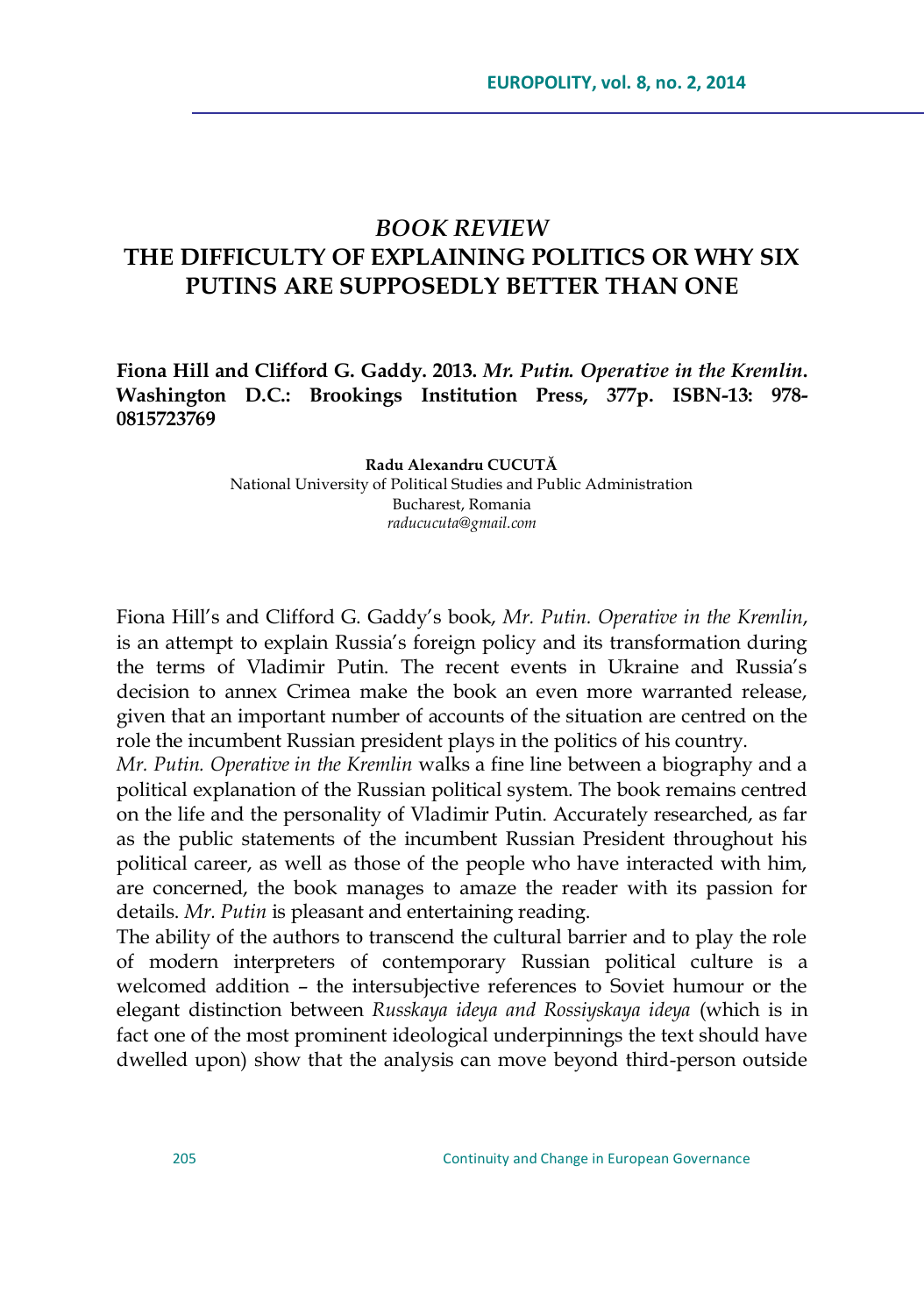accounts and highlight a genuine interpretative account (Hill and Gaddy 2013, 45-47).

The thorough reading of the Russian media, as well as the detailed familiarity with Russian popular culture manages to put Vladimir Putin's actions and his rise to power in a different light. It also important to note the familiarity of the authors with Russian history and the domestic ideologies manifested during the 19<sup>th</sup> century.

The book is structured into 10 chapters, which discuss Putin's rise and his influence on Russian politics. The first chapter summarizes the author's perspective on the Russian president's manner of conducting politics: his KGB background, as well as his background, starting from childhood and adolescence, his reaction to Russia's crisis during Boris Yeltsin's term, are all considered formative experiences for the Russian president. The explanatory framework rests behind what the authors coin as Putin's "identities": according to the authors, Putin frequently combines or moves between the *Statist, History Man, Survivalist, Outsider, Free Marketer* and *Case Officer* identities. While the first three identities are "most generic" and applicable "to a larger group of Russians", the last three are rather particular to Putin (Hill and Gaddy 2013, 7-8). The second chapter analyzes the problems Moscow has encountered after the end of the Cold War, during Boris Yeltsin's presidency, while the next six chapters are dedicated to the six "identities" highlighted by the authors. The penultimate chapter describes the political system built by Putin, whereas the last part of the book focuses on the future perspectives of the Russian president and the leadership system he has built.

Assessing these identities, Hill and Gaddy conclude that even if Putin has managed to maintain his prominence in Russian politics, inevitably this juggling of identities showed its limits, as far as the "stakeholders", Russia's aspiring middle class, is concerned. The conclusion of the book, written before the events in Ukraine, which saw Putin's popularity rise tremendously, is that Putin's personal brand of politics might prove unable to deliver on its promises and to fulfil the expectations of these "stakeholders".

The first argument the reader might raise is connected with the utility of employing a first-level analysis of Russian politics. On the one hand, the authors employ a clearly individualistic methodological outlook. While Marx had argued that "men make their own history, but they do not make it as they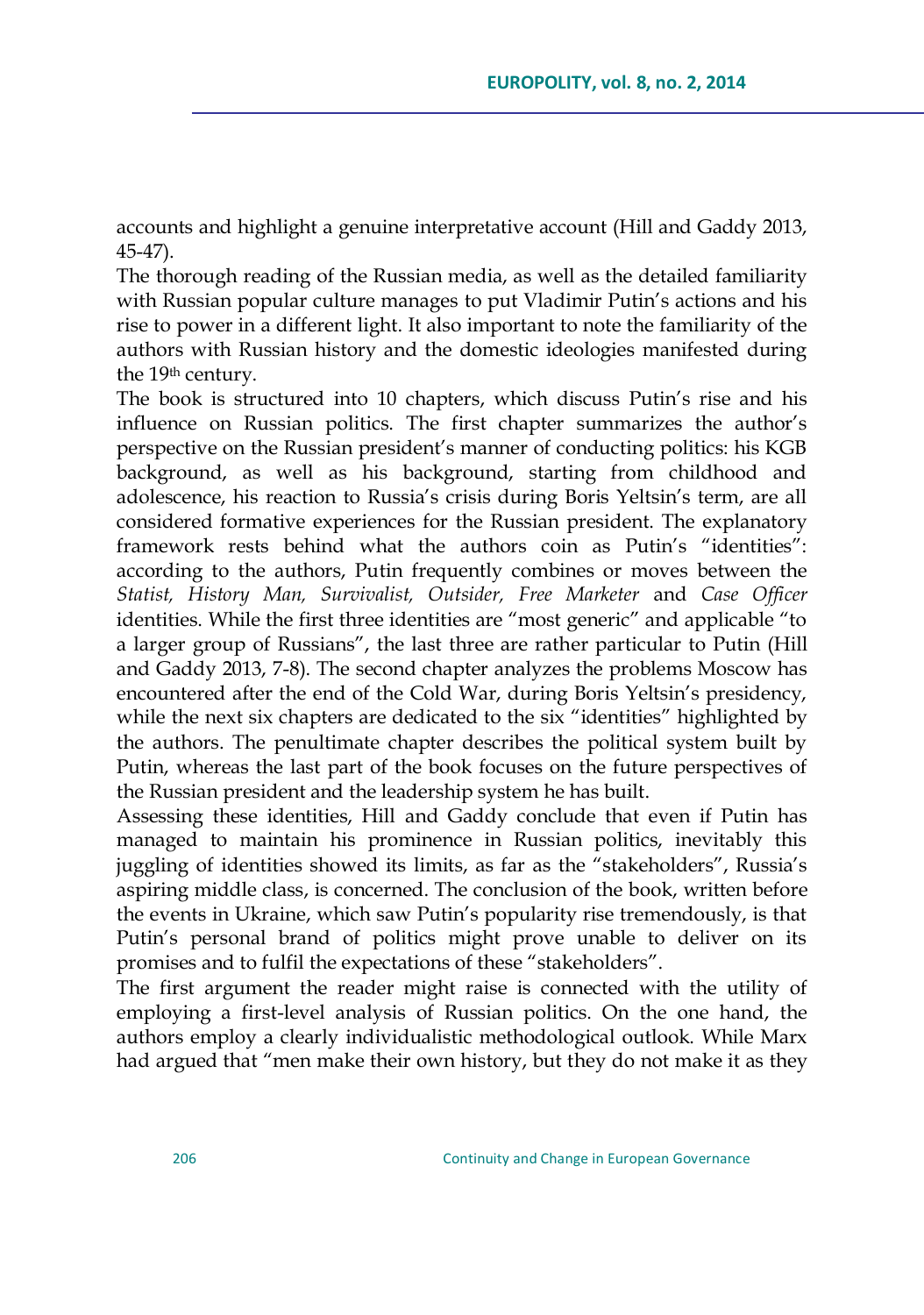please", Hill and Gaddy are certain that "Putin shaped his own fate, in large part because of the nature of his six core identities" (Hill and Gaddy 2013, 12). On the other hand, there is no defence against the arguments seldom brought against first-level attempts at explaining politics. In spite of the thorough documentation and familiarity with Russian politics, popular culture or ideology, the problem of collecting data remains prominent, as the authors clearly admit when discussing Putin's years in the GDR or his term as FSB chief. Even for a staunch individualist, there is a context influencing domestic or foreign policy decisions and, while leaving room for the role an assertive and decidedly important leader might play, focusing on his biography can amount only to offering complementary details to an International Relations account (Apahideanu 2006, 64).

Another thorny issue lies with the "identities" themselves. Firstly, it is not clear what the authors mean by identity. There is no reference to a clear definition of the concept, in spite of the fact that the scholarly research on this issue, especially in social sciences, is ample (Abdelal *et al*. 2001, 1-6).

Secondly, the authors use the concept in a manner that resembles rather the concept of "discourse": Putin employs in different contexts a socially legitimate discourse, in order to achieve a specific political goal. It is not clear however for the authors whether Putin genuinely shares the values implicit to the discourses or whether these are just of instrumental value for an autocrat willing to cement his own rule. Consequently, this leads to an additional problem, as far as the explanation of the authors is concerned: if Putin has managed to use PR to his ends, how come the same mechanisms seem to be failing the leader of a permanent political campaign? Unfortunately, for all the efforts of the authors, some of the conclusions they reach seem rather trivial: Putin's "firm conviction that his personal destiny is intertwined with that of the Russian state and its past" (Hill and Gaddy 2013, 63) is rather a run-of-themill argument concerning dictators.

Thirdly, the line between the "identities" is itself blurry. If "statism" is to designate an ideology centred on strengthening the Russian state after the "Times of Trouble" experienced during Yeltsin's time, with the hope of restoring Moscow's fortunes abroad and at home at the same time, the concept of "sovereign democracy" is then artificially prescribed to "the history man" section of identity. For the political science scholar reading the book, it is somehow ironic that while insisting on Putin's emphasis on the need of a